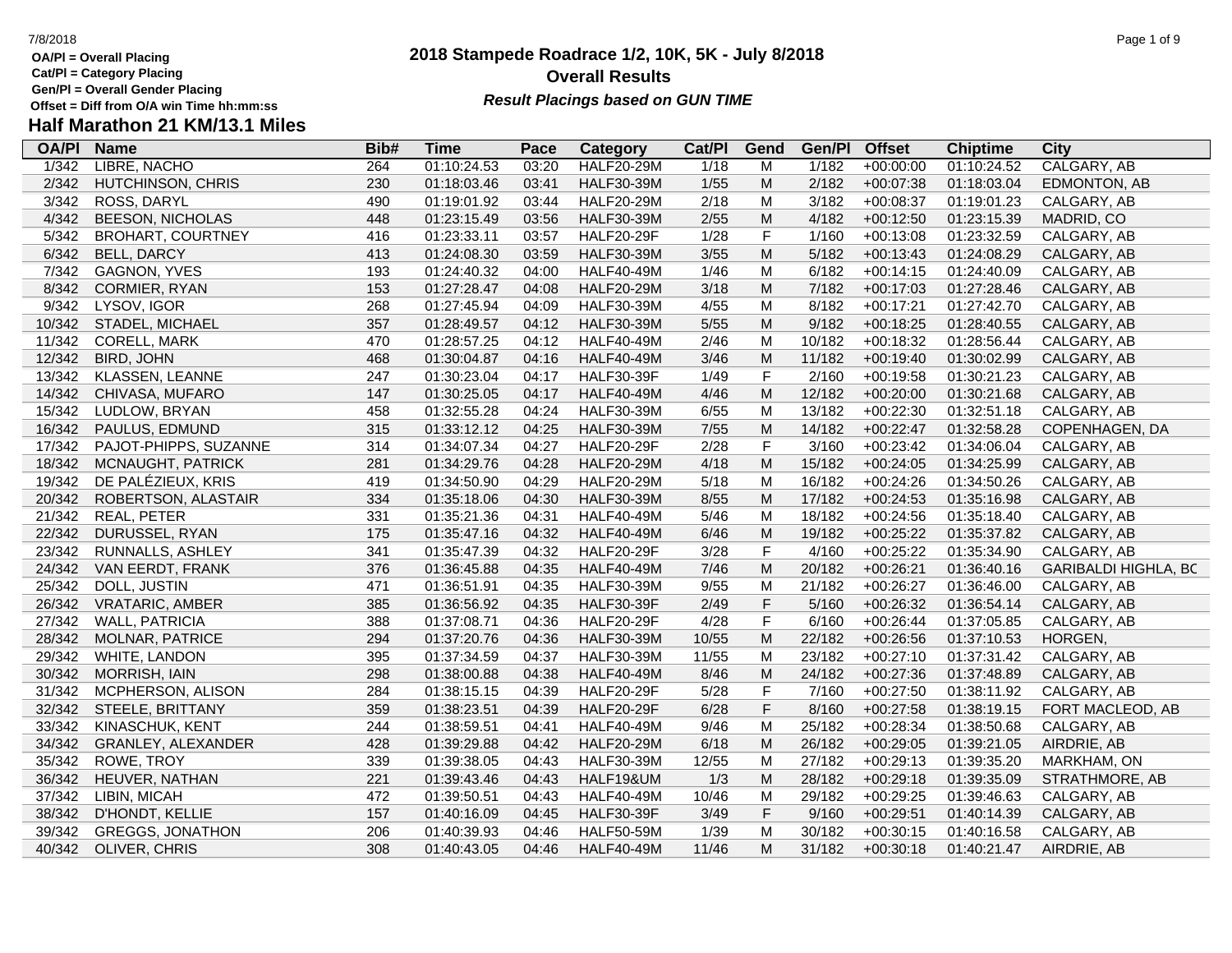- **OA/Pl = Overall Placing**
- **Cat/Pl = Category Placing**
- **Gen/Pl = Overall Gender Placing**

### **2018 Stampede Roadrace 1/2, 10K, 5K - July 8/2018** 7/8/2018 Page 2 of 9 **Overall Results Result Placings based on GUN TIME**

| <b>OA/PI</b> | <b>Name</b>             | Bib# | <b>Time</b> | Pace  | Category          | Cat/PI | Gend                                                                                                       | Gen/Pl | <b>Offset</b> | <b>Chiptime</b> | City              |
|--------------|-------------------------|------|-------------|-------|-------------------|--------|------------------------------------------------------------------------------------------------------------|--------|---------------|-----------------|-------------------|
| 41/342       | ROWDEN, NATASHA         | 338  | 01:40:48.02 | 04:46 | HALF40-49F        | 1/39   | F                                                                                                          | 10/160 | $+00:30:23$   | 01:40:42.88     | CALGARY, AB       |
| 42/342       | ESPEY, BOB              | 176  | 01:40:58.66 | 04:47 | <b>HALF50-59M</b> | 2/39   | M                                                                                                          | 32/182 | $+00:30:34$   | 01:40:53.64     | CALGARY, AB       |
| 43/342       | SCHELLENBERG, JANIS     | 463  | 01:41:05.24 | 04:47 | <b>HALF40-49F</b> | 2/39   | F                                                                                                          | 11/160 | $+00:30:40$   | 01:40:56.88     | CALGARY, AB       |
| 44/342       | TANG, KENNETH           | 365  | 01:41:09.60 | 04:47 | <b>HALF30-39M</b> | 13/55  | M                                                                                                          | 33/182 | $+00:30:45$   | 01:41:04.75     | CALGARY, AB       |
| 45/342       | HEWARD, CHAD            | 222  | 01:41:12.29 | 04:47 | <b>HALF30-39M</b> | 14/55  | M                                                                                                          | 34/182 | $+00:30:47$   | 01:41:09.80     | AIRDRIE, AB       |
| 46/342       | <b>BENKE, MIKE</b>      | 122  | 01:41:17.52 | 04:48 | <b>HALF30-39M</b> | 15/55  | M                                                                                                          | 35/182 | $+00:30:52$   | 01:41:14.07     | CALGARY, AB       |
| 47/342       | MASSE, JEFFREY          | 275  | 01:41:19.52 | 04:48 | <b>HALF20-29M</b> | 7/18   | M                                                                                                          | 36/182 | $+00:30:54$   | 01:41:13.69     | LETHBRIDGE, AB    |
| 48/342       | MOLITOR, RANDY          | 293  | 01:42:07.67 | 04:50 | <b>HALF50-59M</b> | 3/39   | M                                                                                                          | 37/182 | $+00:31:43$   | 01:42:01.17     | AIRDRIE, AB       |
| 49/342       | AREVALO LUNA, HECTOR    | 411  | 01:42:29.31 | 04:51 | <b>HALF30-39M</b> | 16/55  | M                                                                                                          | 38/182 | $+00:32:04$   | 01:42:24.17     | CALGARY, AB       |
| 50/342       | O'NEILL, TOM            | 474  | 01:42:53.26 | 04:52 | <b>HALF30-39M</b> | 17/55  | M                                                                                                          | 39/182 | $+00:32:28$   | 01:42:38.70     | CALGARY, AB       |
| 51/342       | SHEIL, NEVIN            | 441  | 01:42:58.23 | 04:52 | <b>HALF40-49M</b> | 12/46  | M                                                                                                          | 40/182 | $+00:32:33$   | 01:42:51.09     | AIRDRIE, AB       |
| 52/342       | PORTER, KUNIKO          | 321  | 01:42:59.99 | 04:52 | <b>HALF50-59F</b> | 1/32   | F                                                                                                          | 12/160 | $+00:32:35$   | 01:42:53.59     | HIGH RIVER, AB    |
| 53/342       | NISCAK, DAVID           | 438  | 01:43:09.18 | 04:53 | <b>HALF30-39M</b> | 18/55  | M                                                                                                          | 41/182 | $+00:32:44$   | 01:43:05.09     | CALGARY, AB       |
| 54/342       | <b>BEAN, COURTNEY</b>   | 412  | 01:43:10.33 | 04:53 | <b>HALF20-29F</b> | 7/28   | F                                                                                                          | 13/160 | $+00:32:45$   | 01:43:06.46     | CALGARY, AB       |
| 55/342       | <b>BECKLEY, DAVID</b>   | 120  | 01:43:18.83 | 04:53 | <b>HALF30-39M</b> | 19/55  | M                                                                                                          | 42/182 | $+00:32:54$   | 01:43:14.56     | CALGARY, AB       |
| 56/342       | ANDERSON, RYAN          | 466  | 01:43:21.56 | 04:53 | <b>HALF40-49M</b> | 13/46  | M                                                                                                          | 43/182 | $+00:32:57$   | 01:43:19.18     | CALGARY, AB       |
| 57/342       | WILLIAMS, CARLY         | 399  | 01:43:40.00 | 04:54 | <b>HALF20-29F</b> | 8/28   | F                                                                                                          | 14/160 | $+00:33:15$   | 01:43:35.65     | CALGARY, AB       |
| 58/342       | MCNERNEY, TOM           | 282  | 01:43:41.20 | 04:54 | <b>HALF30-39M</b> | 20/55  | $\mathsf{M}% _{T}=\mathsf{M}_{T}\!\left( a,b\right) ,\ \mathsf{M}_{T}=\mathsf{M}_{T}$                      | 44/182 | $+00:33:16$   | 01:43:34.30     | CALGARY, AB       |
| 59/342       | MANZO, CYNDI            | 273  | 01:43:45.35 | 04:55 | <b>HALF20-29F</b> | 9/28   | F                                                                                                          | 15/160 | $+00:33:20$   | 01:43:42.30     | CALGARY, AB       |
| 60/342       | ROBICHAUD, LEIGHAM      | 335  | 01:43:45.35 | 04:55 | <b>HALF30-39M</b> | 21/55  | $\mathsf{M}% _{T}=\mathsf{M}_{T}\!\left( a,b\right) ,\ \mathsf{M}_{T}=\mathsf{M}_{T}\!\left( a,b\right) ,$ | 45/182 | $+00:33:20$   | 01:43:43.70     | CALGARY, AB       |
| 61/342       | KAISER, ANDREW          | 240  | 01:43:52.10 | 04:55 | <b>HALF20-29M</b> | 8/18   | M                                                                                                          | 46/182 | $+00:33:27$   | 01:43:48.22     | SHERWOOD PARK, AB |
| 62/342       | MUELLER, MICHELLE       | 436  | 01:44:04.39 | 04:55 | <b>HALF50-59F</b> | 2/32   | $\mathsf F$                                                                                                | 16/160 | $+00:33:39$   | 01:43:58.21     | FORT COLLINS, CO  |
| 63/342       | RAMSAY, CRAIG           | 485  | 01:44:13.60 | 04:56 | <b>HALF30-39M</b> | 22/55  | M                                                                                                          | 47/182 | $+00:33:49$   | 01:44:03.51     | CALGARY, AB       |
| 64/342       | <b>TOMLINSON, CYRIL</b> | 374  | 01:44:20.59 | 04:56 | <b>HALF30-39M</b> | 23/55  | M                                                                                                          | 48/182 | $+00:33:56$   | 01:44:05.26     | CALGARY, AB       |
| 65/342       | GOVE, TEAL              | 427  | 01:44:43.36 | 04:57 | <b>HALF20-29F</b> | 10/28  | F                                                                                                          | 17/160 | $+00:34:18$   | 01:44:32.69     | CALGARY, AB       |
| 66/342       | <b>BAGLEY, ROBERT</b>   | 111  | 01:44:50.63 | 04:58 | <b>HALF50-59M</b> | 4/39   | $\mathsf{M}% _{T}=\mathsf{M}_{T}\!\left( a,b\right) ,\ \mathsf{M}_{T}=\mathsf{M}_{T}$                      | 49/182 | $+00:34:26$   | 01:44:42.65     | CALGARY, AB       |
| 67/342       | HIRD, ANNIE             | 224  | 01:45:08.68 | 04:59 | <b>HALF30-39F</b> | 4/49   | F                                                                                                          | 18/160 | $+00:34:44$   | 01:45:02.49     | CALGARY, AB       |
| 68/342       | KNUDSON, LINDSEY        | 248  | 01:45:35.32 | 05:00 | <b>HALF30-39F</b> | 5/49   | F                                                                                                          | 19/160 | $+00:35:10$   | 01:45:28.11     | RED DEER, AB      |
| 69/342       | FAY, DAMIAN             | 182  | 01:45:55.42 | 05:01 | <b>HALF30-39M</b> | 24/55  | M                                                                                                          | 50/182 | $+00:35:30$   | 01:45:51.33     | CALGARY, AB       |
| 70/342       | WARDEN, DOUG            | 464  | 01:46:15.61 | 05:02 | <b>HALF50-59M</b> | 5/39   | ${\sf M}$                                                                                                  | 51/182 | $+00:35:51$   | 01:46:08.81     | CALGARY, AB       |
| 71/342       | AMAN, IAN               | 106  | 01:46:32.41 | 05:02 | <b>HALF40-49M</b> | 14/46  | M                                                                                                          | 52/182 | +00:36:07     | 01:46:26.69     | AIRDRIE, AB       |
| 72/342       | LEIER-MURRAY, HEATHER   | 262  | 01:46:41.55 | 05:03 | <b>HALF30-39F</b> | 6/49   | F                                                                                                          | 20/160 | $+00:36:17$   | 01:46:34.40     | CANMORE, AB       |
| 73/342       | <b>HERBISON, JUSTIN</b> | 219  | 01:47:15.03 | 05:04 | <b>HALF20-29M</b> | 9/18   | M                                                                                                          | 53/182 | $+00:36:50$   | 01:47:08.92     | LETHBRIDGE, AB    |
| 74/342       | <b>BECKER, CHRIS</b>    | 457  | 01:47:30.29 | 05:05 | <b>HALF30-39M</b> | 25/55  | ${\sf M}$                                                                                                  | 54/182 | $+00:37:05$   | 01:47:23.62     | <b>BROOKS, AB</b> |
| 75/342       | <b>WISEMAN, STEVEN</b>  | 480  | 01:47:36.36 | 05:05 | <b>HALF30-39M</b> | 26/55  | M                                                                                                          | 55/182 | $+00:37:11$   | 01:47:31.89     | CALGARY, AB       |
| 76/342       | LEBLIC, SEBASTIAN       | 256  | 01:47:44.14 | 05:06 | <b>HALF20-29M</b> | 10/18  | ${\sf M}$                                                                                                  | 56/182 | $+00:37:19$   | 01:47:36.09     | CALGARY, AB       |
| 77/342       | ALBINATI, NATHAN        | 408  | 01:47:56.42 | 05:06 | <b>HALF20-29M</b> | 11/18  | M                                                                                                          | 57/182 | $+00:37:31$   | 01:47:55.41     | CALGARY, AB       |
| 78/342       | ALBION, DUNCAN          | 102  | 01:48:26.35 | 05:08 | <b>HALF30-39M</b> | 27/55  | M                                                                                                          | 58/182 | $+00:38:01$   | 01:48:12.37     | POINT EDWARD, ON  |
| 79/342       | GOUDIE, ALICE           | 426  | 01:48:30.90 | 05:08 | <b>HALF50-59F</b> | 3/32   | F                                                                                                          | 21/160 | $+00:38:06$   | 01:48:25.37     | CALGARY, AB       |
| 80/342       | MCKAY, RAYMOND          | 279  | 01:48:34.14 | 05:08 | <b>HALF50-59M</b> | 6/39   | M                                                                                                          | 59/182 | $+00:38:09$   | 01:48:25.90     | CALGARY, AB       |
|              |                         |      |             |       |                   |        |                                                                                                            |        |               |                 |                   |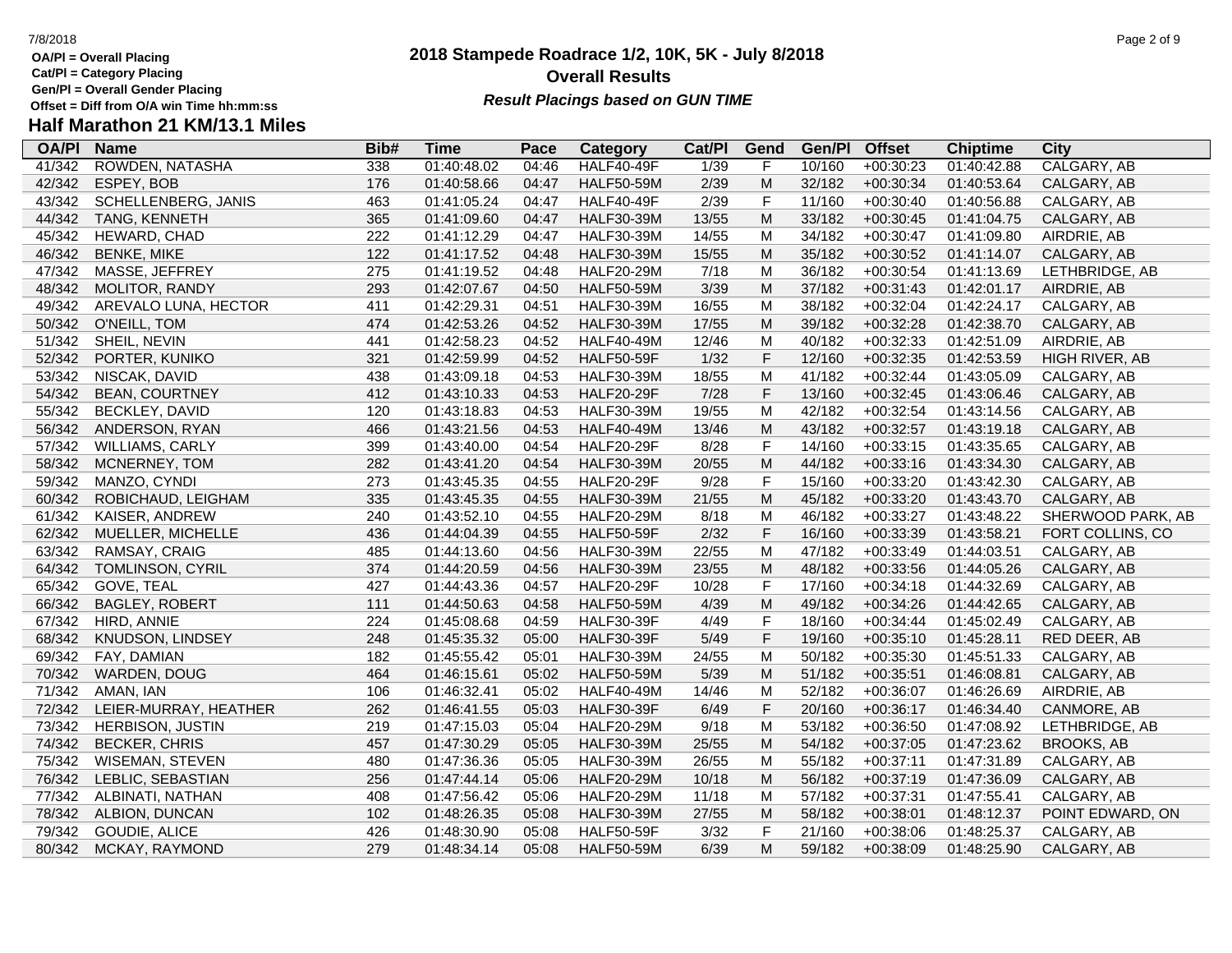- **OA/Pl = Overall Placing**
- **Cat/Pl = Category Placing**
- **Gen/Pl = Overall Gender Placing**

### **2018 Stampede Roadrace 1/2, 10K, 5K - July 8/2018** 7/8/2018 Page 3 of 9 **Overall Results Result Placings based on GUN TIME**

| <b>OA/PI</b> | <b>Name</b>             | Bib#             | <b>Time</b> | Pace  | <b>Category</b>   | Cat/PI | Gend                                                                                  | Gen/Pl | <b>Offset</b> | <b>Chiptime</b> | City                |
|--------------|-------------------------|------------------|-------------|-------|-------------------|--------|---------------------------------------------------------------------------------------|--------|---------------|-----------------|---------------------|
| 81/342       | <b>TING, PATRICIA</b>   | $\overline{371}$ | 01:48:38.69 | 05:08 | HALF30-39F        | 7/49   | F                                                                                     | 22/160 | $+00:38:14$   | 01:48:36.88     | <b>CALGARY, AB</b>  |
| 82/342       | FOURNIER, SEBASTIEN     | 191              | 01:48:49.76 | 05:09 | <b>HALF40-49M</b> | 15/46  | M                                                                                     | 60/182 | $+00:38:25$   | 01:48:36.30     | CALGARY, AB         |
| 83/342       | GIASSON, ANNE-MARIE     | 198              | 01:49:02.89 | 05:10 | <b>HALF30-39F</b> | 8/49   | F                                                                                     | 23/160 | $+00:38:38$   | 01:48:50.84     | CALGARY, AB         |
| 84/342       | BATALHA SOARES, MARCEL  | 115              | 01:49:05.68 | 05:10 | <b>HALF30-39M</b> | 28/55  | $\mathsf{M}% _{T}=\mathsf{M}_{T}\!\left( a,b\right) ,\ \mathsf{M}_{T}=\mathsf{M}_{T}$ | 61/182 | $+00:38:41$   | 01:48:58.78     | CALGARY, AB         |
| 85/342       | CARD, GEOFFREY          | 450              | 01:49:31.28 | 05:11 | <b>HALF40-49M</b> | 16/46  | M                                                                                     | 62/182 | $+00:39:06$   | 01:49:23.12     | CALGARY, AB         |
| 86/342       | SIM, JORDAN             | 346              | 01:49:38.09 | 05:11 | <b>HALF50-59M</b> | 7/39   | ${\sf M}$                                                                             | 63/182 | $+00:39:13$   | 01:49:27.68     | KAMLOOPS, BC        |
| 87/342       | FEDORONKO, YURA         | 184              | 01:49:38.46 | 05:11 | <b>HALF30-39M</b> | 29/55  | M                                                                                     | 64/182 | $+00:39:13$   | 01:49:26.21     | CALGARY, AB         |
| 88/342       | SPARKSMAN, STEVEN       | 355              | 01:49:40.80 | 05:11 | <b>HALF50-59M</b> | 8/39   | M                                                                                     | 65/182 | $+00:39:16$   | 01:49:30.68     | CALGARY, AB         |
| 89/342       | SCHLAUCH, KEVIN         | 343              | 01:49:44.57 | 05:12 | <b>HALF30-39M</b> | 30/55  | M                                                                                     | 66/182 | +00:39:20     | 01:49:36.71     | CALGARY, AB         |
| 90/342       | KING, KEVIN             | 245              | 01:50:01.19 | 05:12 | <b>HALF40-49M</b> | 17/46  | M                                                                                     | 67/182 | $+00:39:36$   | 01:49:55.28     | AIRDRIE, AB         |
| 91/342       | RALPH, STEPHANIE        | 327              | 01:50:04.52 | 05:12 | <b>HALF30-39F</b> | 9/49   | $\mathsf F$                                                                           | 24/160 | $+00:39:39$   | 01:49:54.63     | CHESTERMERE, AB     |
| 92/342       | RENAUD, LOUIS           | 332              | 01:50:08.05 | 05:13 | <b>HALF50-59M</b> | 9/39   | M                                                                                     | 68/182 | $+00:39:43$   | 01:50:00.63     | DUNCAN, BC          |
| 93/342       | MOHAMED, RIAZ           | 292              | 01:50:34.07 | 05:14 | <b>HALF30-39M</b> | 31/55  | M                                                                                     | 69/182 | $+00:40:09$   | 01:50:24.96     | CALGARY, AB         |
| 94/342       | WELSH, SETH             | 393              | 01:50:38.37 | 05:14 | <b>HALF30-39M</b> | 32/55  | M                                                                                     | 70/182 | $+00:40:13$   | 01:50:30.19     | CALGARY, AB         |
| 95/342       | <b>BARRY, FIACHRA</b>   | 114              | 01:50:52.19 | 05:15 | <b>HALF30-39M</b> | 33/55  | M                                                                                     | 71/182 | $+00:40:27$   | 01:50:46.66     | MELBOURNE, VI       |
| 96/342       | GOODFELLOW, RAY         | 203              | 01:51:09.11 | 05:16 | <b>HALF50-59M</b> | 10/39  | M                                                                                     | 72/182 | $+00:40:44$   | 01:50:47.93     | CANMORE, AB         |
| 97/342       | TIEH, SENG              | 369              | 01:51:29.35 | 05:17 | <b>HALF60-69M</b> | 1/19   | M                                                                                     | 73/182 | $+00:41:04$   | 01:51:22.99     | FORT MCMURRAY, AB   |
| 98/342       | NEYRA, ROD              | 303              | 01:51:42.24 | 05:17 | <b>HALF20-29M</b> | 12/18  | M                                                                                     | 74/182 | $+00:41:17$   | 01:51:41.61     | CALGARY, AB         |
| 99/342       | MANYBEARS, RILEE        | 462              | 01:52:02.50 | 05:18 | <b>HALF20-29M</b> | 13/18  | M                                                                                     | 75/182 | $+00:41:37$   | 01:52:01.87     | CLUNY, AB           |
| 100/342      | <b>BEAUDOIN, BENITO</b> | 119              | 01:52:39.00 | 05:20 | <b>HALF40-49M</b> | 18/46  | ${\sf M}$                                                                             | 76/182 | $+00:42:14$   | 01:52:27.21     | CALGARY, AB         |
| 101/342      | KOLODYCHUK, BRENT       | 432              | 01:52:54.45 | 05:21 | <b>HALF50-59M</b> | 11/39  | M                                                                                     | 77/182 | $+00:42:29$   | 01:52:47.87     | CALGARY, AB         |
| 102/342      | <b>WATKINS, SEAN</b>    | 465              | 01:53:08.39 | 05:21 | <b>HALF40-49M</b> | 19/46  | ${\sf M}$                                                                             | 78/182 | $+00:42:43$   | 01:52:52.20     | CALGARY, AB         |
| 103/342      | DOYLE, AARON            | 168              | 01:53:12.90 | 05:21 | <b>HALF30-39M</b> | 34/55  | M                                                                                     | 79/182 | $+00:42:48$   | 01:53:04.57     | CALGARY, AB         |
| 104/342      | <b>GRECO, VINCE</b>     | 205              | 01:53:13.77 | 05:21 | <b>HALF40-49M</b> | 20/46  | M                                                                                     | 80/182 | $+00:42:49$   | 01:53:10.27     | CALGARY, AB         |
| 105/342      | OOSTERBAAN, EDWARD      | 309              | 01:53:14.13 | 05:21 | <b>HALF50-59M</b> | 12/39  | M                                                                                     | 81/182 | $+00:42:49$   | 01:53:03.81     | COCHRANE, AB        |
| 106/342      | <b>GARBOWSKI, HENRY</b> | 194              | 01:53:21.86 | 05:22 | <b>HALF60-69M</b> | 2/19   | M                                                                                     | 82/182 | $+00:42:57$   | 01:53:12.24     | CALGARY, AB         |
| 107/342      | PRICE, KENT             | 439              | 01:53:26.76 | 05:22 | <b>HALF40-49M</b> | 21/46  | M                                                                                     | 83/182 | $+00:43:02$   | 01:53:12.93     | <b>COCHRANE, AB</b> |
| 108/342      | WILLIS-JONES, KIRA      | 401              | 01:53:33.40 | 05:22 | <b>HALF20-29F</b> | 11/28  | $\mathsf F$                                                                           | 25/160 | $+00:43:08$   | 01:53:32.31     | CALGARY, AB         |
| 109/342      | OWEL, THEO              | 312              | 01:53:45.44 | 05:23 | <b>HALF60-69M</b> | 3/19   | M                                                                                     | 84/182 | $+00:43:20$   | 01:53:39.34     | STRATHMORE, AB      |
| 110/342      | SOBORG, OVE             | 482              | 01:54:05.12 | 05:24 | <b>HALF50-59M</b> | 13/39  | M                                                                                     | 85/182 | $+00:43:40$   | 01:53:55.04     | AARHUS, DENMARK     |
| 111/342      | PEDERSEN, SØREN         | 316              | 01:54:05.90 | 05:24 | <b>HALF50-59M</b> | 14/39  | M                                                                                     | 86/182 | $+00:43:41$   | 01:53:56.19     | BEDER,              |
| 112/342      | MUNRO, RYAN             | 300              | 01:54:28.16 | 05:25 | <b>HALF40-49M</b> | 22/46  | M                                                                                     | 87/182 | $+00:44:03$   | 01:54:17.08     | CALGARY, AB         |
| 113/342      | MUNRO, JENNIFER         | 299              | 01:54:28.17 | 05:25 | <b>HALF40-49F</b> | 3/39   | $\mathsf F$                                                                           | 26/160 | $+00:44:03$   | 01:54:17.37     | CALGARY, AB         |
| 114/342      | DUECK, LYNNE            | 421              | 01:54:33.64 | 05:25 | <b>HALF60-69F</b> | 1/9    | F                                                                                     | 27/160 | $+00:44:09$   | 01:54:24.82     | CALGARY, AB         |
| 115/342      | O'GRADY, PAUL           | 305              | 01:54:41.66 | 05:26 | <b>HALF30-39M</b> | 35/55  | M                                                                                     | 88/182 | $+00:44:17$   | 01:54:27.23     | CALGARY, AB         |
| 116/342      | DEARBORN, DAVE          | 159              | 01:55:07.40 | 05:27 | <b>HALF60-69M</b> | 4/19   | M                                                                                     | 89/182 | $+00:44:42$   | 01:54:45.17     | CALGARY, AB         |
| 117/342      | <b>GUMMESEN, JULIE</b>  | 210              | 01:55:07.73 | 05:27 | <b>HALF40-49F</b> | 4/39   | F                                                                                     | 28/160 | $+00:44:43$   | 01:55:05.66     | MANNING, AB         |
| 118/342      | DRESSLER, JENNIFER      | 170              | 01:55:11.44 | 05:27 | <b>HALF30-39F</b> | 10/49  | F                                                                                     | 29/160 | $+00:44:46$   | 01:54:51.18     | AIRDRIE, AB         |
| 119/342      | TIGLEY, ALLAN           | 370              | 01:55:16.16 | 05:27 | <b>HALF40-49M</b> | 23/46  | M                                                                                     | 90/182 | $+00:44:51$   | 01:55:04.77     | CALGARY, AB         |
| 120/342      | DIBENEDETTO, DON        | 164              | 01:55:17.08 | 05:27 | <b>HALF60-69M</b> | 5/19   | M                                                                                     | 91/182 | $+00:44:52$   | 01:55:10.67     | CALGARY, AB         |
|              |                         |                  |             |       |                   |        |                                                                                       |        |               |                 |                     |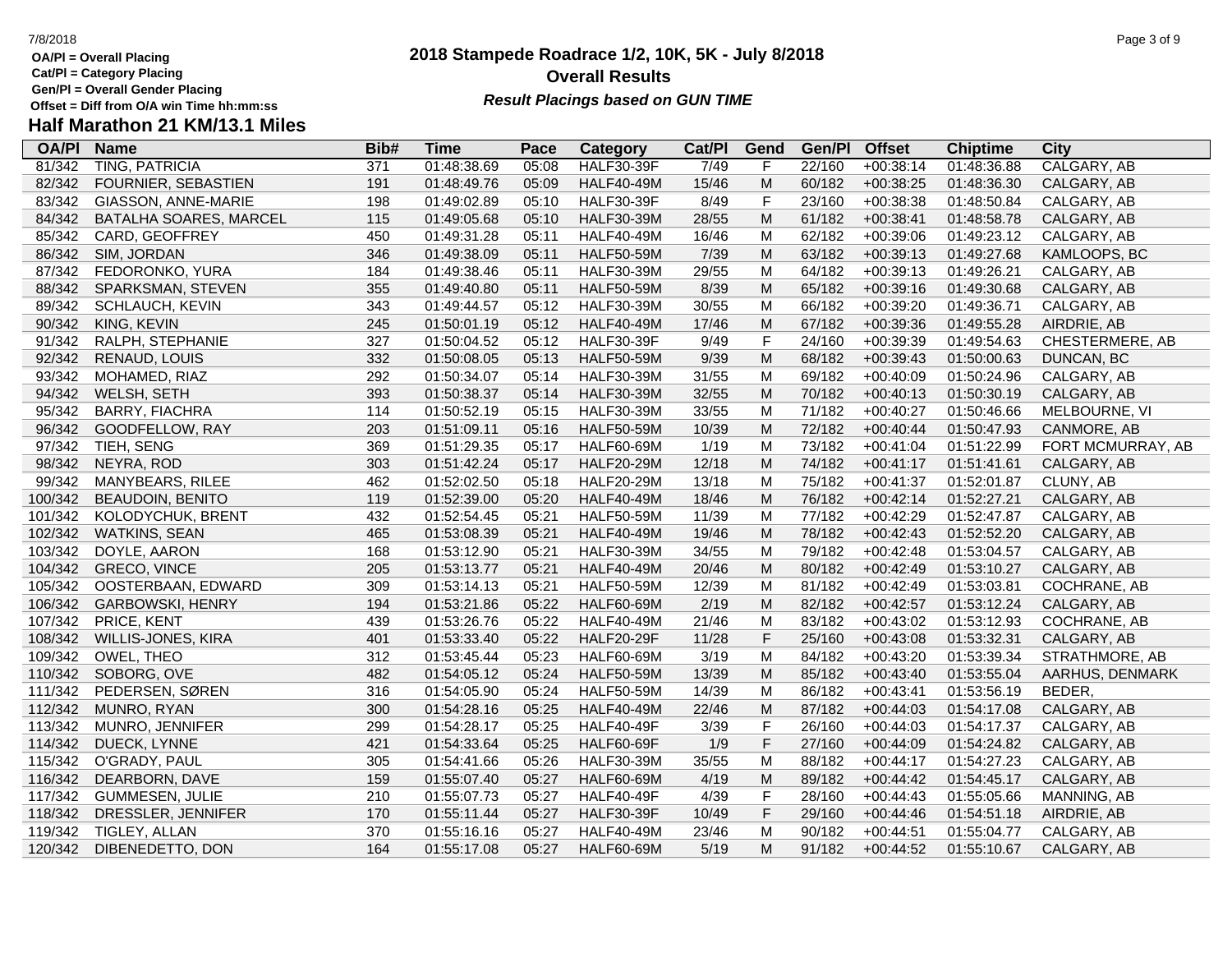**OA/Pl = Overall Placing**

**Cat/Pl = Category Placing**

**Gen/Pl = Overall Gender Placing**

### **2018 Stampede Roadrace 1/2, 10K, 5K - July 8/2018** 7/8/2018 Page 4 of 9 **Overall Results Result Placings based on GUN TIME**

| <b>OA/PI</b> | <b>Name</b>              | Bib# | Time        | Pace  | Category          | Cat/PI | Gend           | Gen/Pl  | <b>Offset</b> | <b>Chiptime</b> | City                |
|--------------|--------------------------|------|-------------|-------|-------------------|--------|----------------|---------|---------------|-----------------|---------------------|
| 121/342      | <b>JEAN, CHRISSY</b>     | 431  | 01:55:30.04 | 05:28 | <b>HALF40-49F</b> | 5/39   | F              | 30/160  | $+00:45:05$   | 01:55:22.63     | <b>BROSSARD, QC</b> |
| 122/342      | <b>BLAUG, CARRIE</b>     | 126  | 01:55:33.47 | 05:28 | <b>HALF40-49F</b> | 6/39   | F              | 31/160  | $+00:45:08$   | 01:55:23.47     | CALGARY, AB         |
| 123/342      | HRYNUIK, DALE            | 228  | 01:55:40.66 | 05:28 | <b>HALF60-69M</b> | 6/19   | M              | 92/182  | $+00:45:16$   | 01:55:33.45     | CALGARY, AB         |
| 125/342      | ALBINATI, KEITH          | 407  | 01:55:42.34 | 05:29 | <b>HALF60-69M</b> | 7/19   | M              | 94/182  | $+00:45:17$   | 01:55:41.25     | CALGARY, AB         |
| 124/342      | JOHN, WESLEY             | 236  | 01:55:42.34 | 05:29 | <b>HALF40-49M</b> | 24/46  | M              | 93/182  | $+00:45:17$   | 01:55:11.87     | CALGARY, AB         |
| 126/342      | ALBINATI, TALI           | 409  | 01:55:42.42 | 05:29 | <b>HALF20-29F</b> | 12/28  | $\mathsf F$    | 32/160  | $+00:45:17$   | 01:55:41.41     | CALGARY, AB         |
| 127/342      | DUFOUR, GABRIEL          | 173  | 01:55:48.32 | 05:29 | HALF19&UM         | 2/3    | M              | 95/182  | $+00:45:23$   | 01:55:33.35     | CALGARY, AB         |
| 128/342      | <b>BEAL, JEFF</b>        | 117  | 01:56:00.66 | 05:29 | <b>HALF30-39M</b> | 36/55  | M              | 96/182  | $+00:45:36$   | 01:55:52.79     | CALGARY, AB         |
| 129/342      | HARRIS, ALEX             | 217  | 01:56:39.64 | 05:31 | <b>HALF40-49M</b> | 25/46  | M              | 97/182  | $+00:46:15$   | 01:56:22.73     | CALGARY, AB         |
| 130/342      | CARTWRIGHT, AKIKO        | 141  | 01:56:40.20 | 05:31 | <b>HALF40-49F</b> | 7/39   | $\mathsf F$    | 33/160  | $+00:46:15$   | 01:56:34.48     | CALGARY, AB         |
| 131/342      | FREDINE, JOCELYN         | 192  | 01:57:02.92 | 05:32 | <b>HALF30-39F</b> | 11/49  | F              | 34/160  | $+00:46:38$   | 01:56:57.90     | AIRDRIE, AB         |
| 132/342      | <b>COROLIS, BRITTANY</b> | 154  | 01:57:12.51 | 05:33 | <b>HALF20-29F</b> | 13/28  | F              | 35/160  | $+00:46:47$   | 01:57:03.62     | CALGARY, AB         |
| 133/342      | MALTSEV, MICHAEL         | 271  | 01:57:19.04 | 05:33 | <b>HALF40-49M</b> | 26/46  | M              | 98/182  | $+00:46:54$   | 01:57:07.05     | CALGARY, AB         |
| 134/342      | KOBETS, GLEB             | 249  | 01:57:19.12 | 05:33 | <b>HALF30-39M</b> | 37/55  | ${\sf M}$      | 99/182  | $+00:46:54$   | 01:57:07.33     | CALGARY, AB         |
| 135/342      | QUAPP, DOREEN            | 481  | 01:57:30.33 | 05:34 | HALF60-69F        | 2/9    | $\mathsf{F}$   | 36/160  | $+00:47:05$   | 01:57:24.80     | CALGARY, AB         |
| 136/342      | MICHELIN, LORNE          | 287  | 01:57:34.24 | 05:34 | <b>HALF40-49M</b> | 27/46  | M              | 100/182 | $+00:47:09$   | 01:57:10.05     | CALGARY, AB         |
| 137/342      | <b>MORATINOS, JESUS</b>  | 297  | 01:57:36.02 | 05:34 | <b>HALF40-49M</b> | 28/46  | М              | 101/182 | $+00:47:11$   | 01:57:10.84     | CALGARY, AB         |
| 138/342      | KIM, BYONG               | 243  | 01:57:39.84 | 05:34 | <b>HALF40-49M</b> | 29/46  | M              | 102/182 | $+00:47:15$   | 01:57:26.21     | CALGARY, AB         |
| 139/342      | KINLOCH, NATASHA         | 246  | 01:57:43.76 | 05:34 | <b>HALF30-39F</b> | 12/49  | $\mathsf{F}$   | 37/160  | $+00:47:19$   | 01:57:28.42     | CALGARY, AB         |
| 140/342      | <b>BABES, LIANE</b>      | 110  | 01:57:48.76 | 05:35 | <b>HALF30-39F</b> | 13/49  | $\mathsf F$    | 38/160  | $+00:47:24$   | 01:57:42.09     | CALGARY, AB         |
| 141/342      | SWAN, BRYNN              | 363  | 01:57:49.48 | 05:35 | <b>HALF20-29F</b> | 14/28  | $\overline{F}$ | 39/160  | $+00:47:24$   | 01:57:38.55     | CALGARY, AB         |
| 142/342      | VIERNEZA, KRISTINE       | 382  | 01:57:50.80 | 05:35 | <b>HALF30-39M</b> | 38/55  | M              | 103/182 | $+00:47:26$   | 01:57:39.14     | CALGARY, AB         |
| 143/342      | ATICI, MEHMET            | 108  | 01:57:52.03 | 05:35 | <b>HALF30-39M</b> | 39/55  | м              | 104/182 | $+00:47:27$   | 01:57:50.23     | CALGARY, AB         |
| 144/342      | HANNAH, KEITH            | 216  | 01:57:58.64 | 05:35 | <b>HALF60-69M</b> | 8/19   | M              | 105/182 | $+00:47:34$   | 01:57:50.39     | SYLVAN LAKE, AB     |
| 145/342      | MOONEY, SEAN             | 296  | 01:58:09.85 | 05:36 | <b>HALF40-49M</b> | 30/46  | M              | 106/182 | $+00:47:45$   | 01:57:56.99     | CALGARY, AB         |
| 146/342      | VIERNEZA, MIKE           | 383  | 01:58:14.61 | 05:36 | <b>HALF30-39M</b> | 40/55  | М              | 107/182 | $+00:47:50$   | 01:58:03.10     | CALGARY, AB         |
| 147/342      | EVANS, JOHN              | 488  | 01:58:37.93 | 05:37 | <b>HALF50-59M</b> | 15/39  | M              | 108/182 | $+00:48:13$   | 01:58:27.13     | FOOTHILLS, AB       |
| 148/342      | DEMINGS, JOEL            | 461  | 01:58:46.32 | 05:37 | <b>HALF50-59M</b> | 16/39  | M              | 109/182 | $+00:48:21$   | 01:58:29.14     | CALGARY, AB         |
| 149/342      | SIMMONS, AUSTIN          | 442  | 01:59:08.00 | 05:38 | HALF19&UM         | 3/3    | м              | 110/182 | $+00:48:43$   | 01:58:52.12     | CALGARY, AB         |
| 150/342      | ALMENDROS, ALBERTO       | 103  | 01:59:15.47 | 05:39 | <b>HALF30-39M</b> | 41/55  | M              | 111/182 | $+00:48:50$   | 01:59:05.15     | CALGARY, AB         |
| 151/342      | MCTAVISH, KATHRYN        | 285  | 01:59:20.78 | 05:39 | <b>HALF30-39F</b> | 14/49  | $\mathsf{F}$   | 40/160  | $+00:48:56$   | 01:59:12.46     | CALGARY, AB         |
| 152/342      | MASSINA, SEAN            | 276  | 01:59:24.86 | 05:39 | <b>HALF30-39M</b> | 42/55  | M              | 112/182 | $+00:49:00$   | 01:59:12.07     | CALGARY, AB         |
| 153/342      | <b>GRIGG, JOHN</b>       | 207  | 01:59:26.74 | 05:39 | <b>HALF30-39M</b> | 43/55  | M              | 113/182 | $+00:49:02$   | 01:59:19.59     | BRISBANE, QL        |
| 154/342      | RADZICHOWSKY, IAN        | 326  | 01:59:53.36 | 05:40 | <b>HALF40-49M</b> | 31/46  | M              | 114/182 | $+00:49:28$   | 01:59:41.29     | CALGARY, AB         |
| 155/342      | JEFFREY, JESSICA         | 234  | 01:59:56.62 | 05:41 | <b>HALF30-39F</b> | 15/49  | $\mathsf{F}$   | 41/160  | $+00:49:32$   | 01:59:46.92     | CALGARY, AB         |
| 156/342      | WILLIS, DAN              | 400  | 01:59:59.11 | 05:41 | <b>HALF50-59M</b> | 17/39  | M              | 115/182 | $+00:49:34$   | 01:59:57.02     | CALGARY, AB         |
| 157/342      | ERFLE, SHANNON           | 423  | 01:59:59.93 | 05:41 | <b>HALF40-49F</b> | 8/39   | $\mathsf F$    | 42/160  | $+00:49:35$   | 01:59:54.50     | CALGARY, AB         |
| 158/342      | MCGREGOR, MARTIN         | 278  | 02:00:05.84 | 05:41 | <b>HALF40-49M</b> | 32/46  | M              | 116/182 | $+00:49:41$   | 01:59:59.85     | CALGARY, AB         |
| 159/342      | MILBURY, DAWSON          | 289  | 02:01:02.88 | 05:44 | <b>HALF60-69M</b> | 9/19   | M              | 117/182 | $+00:50:38$   | 02:00:44.15     | CALGARY, AB         |
| 160/342      | MCBRIDE, JOHN            | 277  | 02:01:04.38 | 05:44 | <b>HALF50-59M</b> | 18/39  | M              | 118/182 | $+00:50:39$   | 02:00:45.48     | GLASGOW, SO         |
|              |                          |      |             |       |                   |        |                |         |               |                 |                     |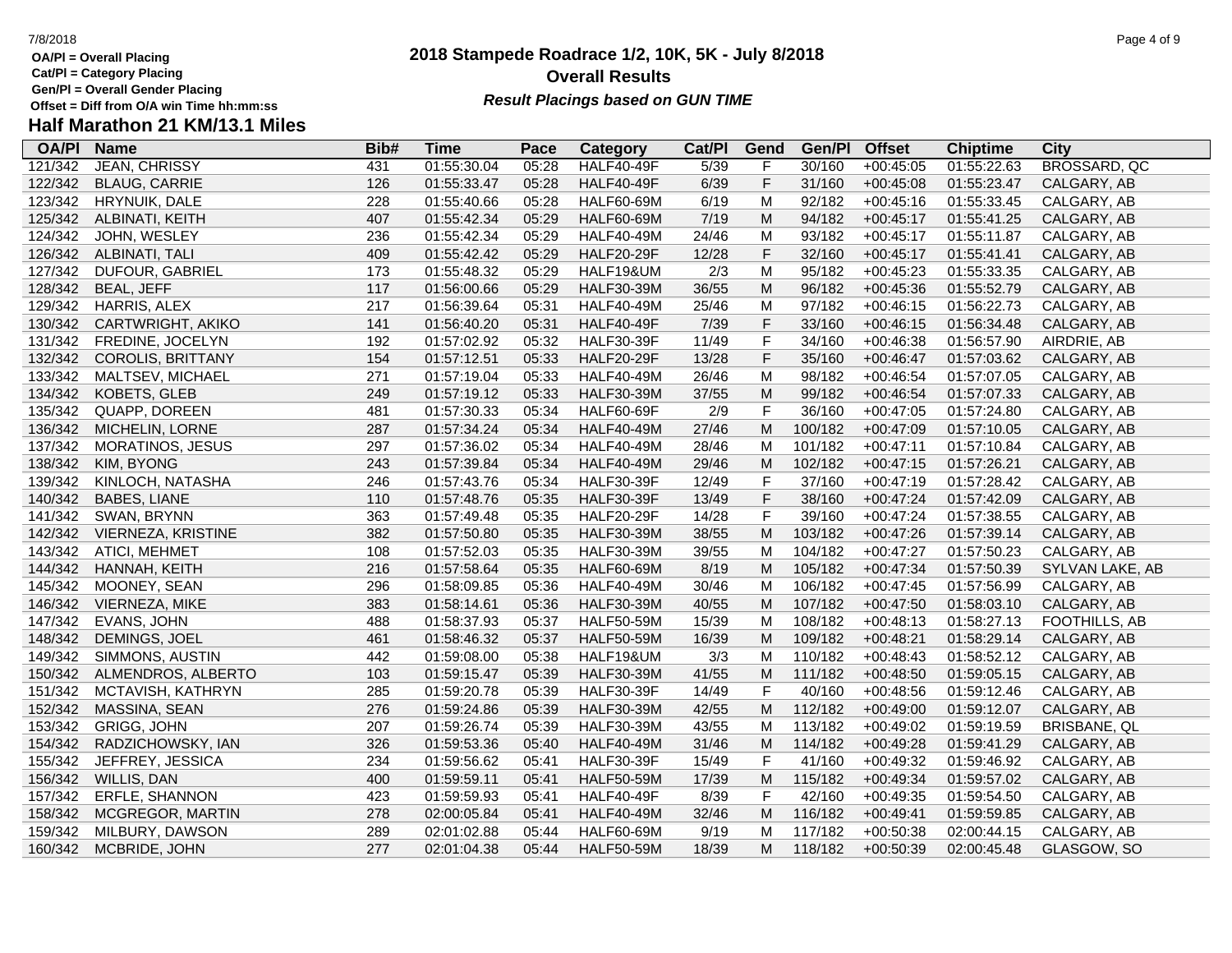- **OA/Pl = Overall Placing**
- **Cat/Pl = Category Placing**
- **Gen/Pl = Overall Gender Placing**

### **2018 Stampede Roadrace 1/2, 10K, 5K - July 8/2018** 7/8/2018 Page 5 of 9 **Overall Results Result Placings based on GUN TIME**

| <b>OA/PI</b> | <b>Name</b>               | Bib# | Time        | Pace  | Category          | Cat/Pl | Gend        | Gen/Pl  | <b>Offset</b> | <b>Chiptime</b> | City                |
|--------------|---------------------------|------|-------------|-------|-------------------|--------|-------------|---------|---------------|-----------------|---------------------|
| 161/342      | <b>MELNITSKI, TIM</b>     | 459  | 02:01:06.37 | 05:44 | <b>HALF50-59M</b> | 19/39  | м           | 119/182 | $+00:50:41$   | 02:00:53.88     | CALGARY, AB         |
| 162/342      | MACKIRDY, RANDY           | 269  | 02:01:10.62 | 05:44 | <b>HALF50-59M</b> | 20/39  | M           | 120/182 | $+00:50:46$   | 02:01:04.04     | MAPLE RIDGE, BC     |
| 163/342      | HENDERSON, LAURA          | 451  | 02:01:14.44 | 05:44 | <b>HALF30-39F</b> | 16/49  | F           | 43/160  | $+00:50:49$   | 02:01:06.26     | CALGARY, AB         |
| 164/342      | ZAROWNY ZANDVLIET, SANDRA | 446  | 02:01:22.98 | 05:45 | <b>HALF30-39F</b> | 17/49  | F           | 44/160  | $+00:50:58$   | 02:01:10.11     | CALGARY, AB         |
| 165/342      | VO-TIGLEY, EMILIE         | 384  | 02:01:26.80 | 05:45 | <b>HALF40-49F</b> | 9/39   | F           | 45/160  | $+00:51:02$   | 02:01:14.81     | CALGARY, AB         |
| 166/342      | OGILVIE, JASON            | 307  | 02:01:41.22 | 05:46 | <b>HALF30-39M</b> | 44/55  | M           | 121/182 | $+00:51:16$   | 02:01:29.32     | CALGARY, AB         |
| 167/342      | ROBERTS, NORMA            | 476  | 02:02:06.90 | 05:47 | <b>HALF50-59F</b> | 4/32   | $\mathsf F$ | 46/160  | $+00:51:42$   | 02:01:47.44     | CALGARY, AB         |
| 168/342      | <b>BLACKER, WILLOW</b>    | 125  | 02:02:19.10 | 05:47 | <b>HALF20-29F</b> | 15/28  | F           | 47/160  | $+00:51:54$   | 02:02:08.43     | CALGARY, AB         |
| 169/342      | TAYLOR, LAURA             | 368  | 02:02:20.97 | 05:47 | <b>HALF30-39F</b> | 18/49  | $\mathsf F$ | 48/160  | $+00:51:56$   | 02:02:15.71     | MISSISSAUGA, AB     |
| 170/342      | CHAN, JENNY               | 469  | 02:02:24.32 | 05:48 | <b>HALF50-59F</b> | 5/32   | F           | 49/160  | $+00:51:59$   | 02:02:15.62     | CALGARY, AB         |
| 171/342      | ZAROWNY-ROOKE, CHRISTINE  | 447  | 02:02:31.60 | 05:48 | <b>HALF40-49F</b> | 10/39  | F           | 50/160  | $+00:52:07$   | 02:02:18.81     | CALGARY, AB         |
| 172/342      | VERBONAC, KIERA           | 381  | 02:02:51.82 | 05:49 | <b>HALF20-29F</b> | 16/28  | F           | 51/160  | $+00:52:27$   | 02:02:42.79     | CALGARY, AB         |
| 173/342      | PISO, CAL                 | 320  | 02:03:03.89 | 05:49 | <b>HALF50-59M</b> | 21/39  | M           | 122/182 | $+00:52:39$   | 02:02:47.51     | STONY PLAIN, AB     |
| 174/342      | CASEY, JIM                | 143  | 02:03:11.30 | 05:50 | <b>HALF60-69M</b> | 10/19  | M           | 123/182 | $+00:52:46$   | 02:03:00.99     | CALGARY, AB         |
| 175/342      | ARCHIBALD, BRENDAN        | 107  | 02:03:23.59 | 05:50 | <b>HALF20-29M</b> | 14/18  | M           | 124/182 | $+00:52:59$   | 02:03:11.72     | CALGARY, AB         |
| 176/342      | STANFORD, CATHY           | 460  | 02:03:38.66 | 05:51 | <b>HALF30-39F</b> | 19/49  | $\mathsf F$ | 52/160  | $+00:53:14$   | 02:03:25.40     | CALGARY, AB         |
| 177/342      | SMITH, STEVE              | 354  | 02:03:45.10 | 05:51 | <b>HALF60-69M</b> | 11/19  | M           | 125/182 | $+00:53:20$   | 02:03:14.62     | CALGARY, AB         |
| 178/342      | MARTE, EUGENE             | 274  | 02:03:50.89 | 05:52 | <b>HALF40-49M</b> | 33/46  | M           | 126/182 | $+00:53:26$   | 02:03:50.30     | CALGARY, AB         |
| 179/342      | JOHNSTON, ROB             | 239  | 02:04:01.64 | 05:52 | <b>HALF30-39M</b> | 45/55  | M           | 127/182 | $+00:53:37$   | 02:03:46.83     | CALGARY, AB         |
| 180/342      | KAMPS, GERRIT             | 241  | 02:04:03.37 | 05:52 | <b>HALF30-39M</b> | 46/55  | M           | 128/182 | $+00:53:38$   | 02:03:50.10     | CALGARY, AB         |
| 181/342      | <b>BIRD, HOLLY</b>        | 123  | 02:04:11.59 | 05:53 | <b>HALF30-39F</b> | 20/49  | F           | 53/160  | $+00:53:47$   | 02:03:57.96     | CALGARY, AB         |
| 182/342      | LONSBERRY, DARRELL        | 266  | 02:04:16.03 | 05:53 | <b>HALF40-49M</b> | 34/46  | M           | 129/182 | $+00:53:51$   | 02:03:59.97     | CALGARY, AB         |
| 183/342      | <b>CHARLTON, RICK</b>     | 417  | 02:04:16.55 | 05:53 | <b>HALF50-59M</b> | 22/39  | M           | 130/182 | $+00:53:52$   | 02:04:03.91     | MILLARVILLE, AB     |
| 184/342      | MANITOPYES, CARRIE        | 272  | 02:04:43.57 | 05:54 | <b>HALF50-59F</b> | 6/32   | F           | 54/160  | $+00:54:19$   | 02:04:41.08     | CALGARY, AB         |
| 185/342      | WEISS, KERRI              | 392  | 02:05:25.11 | 05:56 | <b>HALF30-39F</b> | 21/49  | F           | 55/160  | $+00:55:00$   | 02:05:09.81     | CALGARY, AB         |
| 186/342      | RODRÍGUEZ, ISMAEL         | 337  | 02:06:05.31 | 05:58 | <b>HALF30-39M</b> | 47/55  | M           | 131/182 | $+00:55:40$   | 02:05:47.80     | CALGARY, AB         |
| 187/342      | VALCAZAR, ALEJANDRO       | 454  | 02:06:34.14 | 05:59 | <b>HALF40-49M</b> | 35/46  | M           | 132/182 | $+00:56:09$   | 02:06:22.55     | CAMPBELL, CA        |
| 188/342      | <b>INFUSINO, PATTY</b>    | 232  | 02:06:54.13 | 06:00 | <b>HALF50-59F</b> | $7/32$ | F           | 56/160  | $+00:56:29$   | 02:06:40.60     | CALGARY, AB         |
| 189/342      | <b>BANKS, PETER</b>       | 113  | 02:06:55.31 | 06:00 | <b>HALF40-49M</b> | 36/46  | M           | 133/182 | $+00:56:30$   | 02:06:36.82     | OKOTOKS, AB         |
| 190/342      | PRINGLE, JORDAN           | 324  | 02:07:31.49 | 06:02 | <b>HALF30-39F</b> | 22/49  | F           | 57/160  | $+00:57:06$   | 02:07:15.36     | BANFF, AB           |
| 191/342      | WICKWIRE, JOAN            | 397  | 02:07:45.94 | 06:03 | <b>HALF60-69F</b> | 3/9    | F           | 58/160  | $+00:57:21$   | 02:07:31.91     | OKOTOKS, AB         |
| 192/342      | NICHOLS, LEAH             | 452  | 02:07:50.40 | 06:03 | <b>HALF50-59F</b> | 8/32   | F           | 59/160  | $+00:57:25$   | 02:07:47.74     | CAGLARY, AB         |
| 193/342      | VENNE, DARCY              | 455  | 02:07:54.11 | 06:03 | <b>HALF50-59M</b> | 23/39  | M           | 134/182 | $+00:57:29$   | 02:07:45.01     | CALGARY, AB         |
| 194/342      | MIERAU, CAM               | 288  | 02:07:59.48 | 06:03 | <b>HALF50-59M</b> | 24/39  | M           | 135/182 | $+00:57:34$   | 02:07:40.09     | CALGARY, AB         |
| 195/342      | VEDULA, SRIRAM            | 379  | 02:08:10.67 | 06:04 | <b>HALF40-49M</b> | 37/46  | M           | 136/182 | $+00:57:46$   | 02:07:58.18     | CALGARY, AB         |
| 196/342      | DEUTSCHER, NORMAN         | 163  | 02:08:22.46 | 06:05 | HALF70+M          | 1/2    | ${\sf M}$   | 137/182 | $+00:57:57$   | 02:08:06.59     | SASKATOON, SK       |
| 197/342      | <b>BURKE, NELSON</b>      | 135  | 02:08:34.67 | 06:05 | <b>HALF50-59M</b> | 25/39  | M           | 138/182 | $+00:58:10$   | 02:08:10.18     | DECATUR, GA         |
| 198/342      | <b>BRODERICK, JESSICA</b> | 415  | 02:08:45.96 | 06:06 | <b>HALF30-39F</b> | 23/49  | F           | 60/160  | $+00:58:21$   | 02:08:30.47     | SHERWOOD PARK, AB   |
| 199/342      | HUNT, SHANNON             | 430  | 02:08:46.47 | 06:06 | <b>HALF40-49F</b> | 11/39  | F           | 61/160  | $+00:58:21$   | 02:08:34.60     | <b>BROOKLIN, ON</b> |
| 200/342      | HARDY, KATHERINE          | 489  | 02:08:51.88 | 06:06 | <b>HALF40-49F</b> | 12/39  | F           | 62/160  | $+00:58:27$   | 02:08:40.95     | CALGARY,            |
|              |                           |      |             |       |                   |        |             |         |               |                 |                     |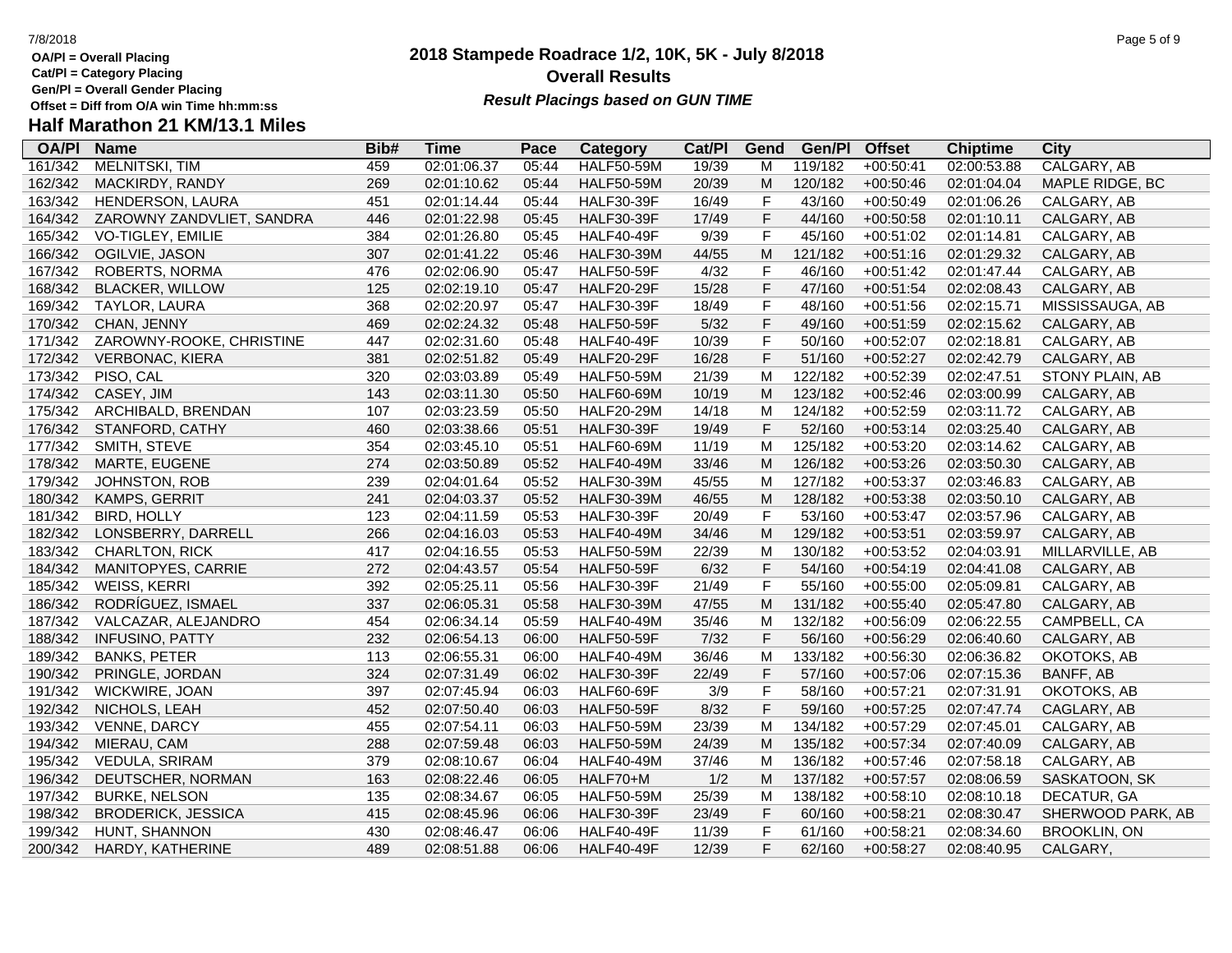**OA/Pl = Overall Placing**

**Cat/Pl = Category Placing**

**Gen/Pl = Overall Gender Placing**

# **Half Marathon 21 KM/13.1 Miles**

| <b>OA/PI</b> | <b>Name</b>                | Bib# | <b>Time</b> | Pace  | <b>Category</b>   | Cat/PI | Gend        | Gen/Pl  | <b>Offset</b> | <b>Chiptime</b> | <b>City</b>         |
|--------------|----------------------------|------|-------------|-------|-------------------|--------|-------------|---------|---------------|-----------------|---------------------|
| 201/342      | <b>WILSON, CAM</b>         | 402  | 02:08:53.89 | 06:06 | <b>HALF50-59M</b> | 26/39  | M           | 139/182 | $+00:58:29$   | 02:08:32.45     | CALGARY, AB         |
| 202/342      | GOOD, NAVARRA              | 202  | 02:09:00.97 | 06:06 | <b>HALF40-49F</b> | 13/39  | $\mathsf F$ | 63/160  | $+00:58:36$   | 02:08:46.21     | SOUTH PORCUPINE, O  |
| 203/342      | <b>GRIGG, SARA</b>         | 208  | 02:09:04.53 | 06:07 | <b>HALF30-39F</b> | 24/49  | $\mathsf F$ | 64/160  | $+00:58:40$   | 02:08:57.07     | <b>BRISBANE, QL</b> |
| 204/342      | LI, AMY                    | 479  | 02:09:18.25 | 06:07 | <b>HALF40-49F</b> | 14/39  | $\mathsf F$ | 65/160  | $+00:58:53$   | 02:09:06.74     | CALGARY, AB         |
| 205/342      | GIBBS, ALLWYN              | 199  | 02:09:18.57 | 06:07 | <b>HALF20-29F</b> | 17/28  | $\mathsf F$ | 66/160  | $+00:58:54$   | 02:09:05.70     | EDMONTON, AB        |
| 206/342      | CHEW, KAREN                | 145  | 02:09:29.91 | 06:08 | <b>HALF40-49F</b> | 15/39  | $\mathsf F$ | 67/160  | $+00:59:05$   | 02:09:09.08     | VANCOUVER, BC       |
| 207/342      | LONSDALE, IAN              | 267  | 02:10:49.18 | 06:11 | <b>HALF60-69M</b> | 12/19  | M           | 140/182 | $+01:00:24$   | 02:10:32.27     | CALGARY, AB         |
| 208/342      | LE, JOHN                   | 255  | 02:10:59.77 | 06:12 | <b>HALF50-59M</b> | 27/39  | M           | 141/182 | $+01:00:35$   | 02:10:33.91     | CALGARY, AB         |
| 209/342      | SHEPHERD, ALISON           | 344  | 02:11:01.51 | 06:12 | <b>HALF50-59F</b> | 9/32   | F           | 68/160  | $+01:00:36$   | 02:10:51.20     | COCHRANE, AB        |
| 210/342      | ST LOUIS, JULIE            | 356  | 02:11:08.22 | 06:12 | <b>HALF30-39F</b> | 25/49  | $\mathsf F$ | 69/160  | $+01:00:43$   | 02:10:54.08     | CALGARY, AB         |
| 211/342      | LANG, JULIE                | 253  | 02:11:23.25 | 06:13 | <b>HALF20-29F</b> | 18/28  | $\mathsf F$ | 70/160  | $+01:00:58$   | 02:11:10.18     | CALGARY, AB         |
| 212/342      | MCCORMICK, SHAE            | 434  | 02:11:34.51 | 06:14 | <b>HALF20-29F</b> | 19/28  | $\mathsf F$ | 71/160  | $+01:01:09$   | 02:11:30.23     | CALGARY, AB         |
| 213/342      | DUNBAR, RAY                | 174  | 02:11:44.39 | 06:14 | <b>HALF60-69M</b> | 13/19  | M           | 142/182 | $+01:01:19$   | 02:11:27.20     | CALGARY, AB         |
| 214/342      | GANLEY, BRENDAN            | 483  | 02:11:57.27 | 06:15 | <b>HALF50-59M</b> | 28/39  | M           | 143/182 | $+01:01:32$   | 02:11:37.99     | CALGARY, AB         |
| 215/342      | DUKELOW, JANICE            | 422  | 02:12:28.89 | 06:16 | <b>HALF40-49F</b> | 16/39  | $\mathsf F$ | 72/160  | $+01:02:04$   | 02:12:20.01     | CALGARY, AB         |
| 216/342      | CHEEVER, JASON             | 144  | 02:12:29.84 | 06:16 | <b>HALF50-59M</b> | 29/39  | M           | 144/182 | $+01:02:05$   | 02:12:16.01     | CALGARY, AB         |
| 217/342      | MELIA, LOUISE              | 286  | 02:12:43.41 | 06:17 | <b>HALF20-29F</b> | 20/28  | $\mathsf F$ | 73/160  | $+01:02:18$   | 02:12:28.59     | CALGARY, AB         |
| 218/342      | VAN IEPEREN, ALEXIS        | 378  | 02:12:48.53 | 06:17 | HALF19&UF         | 1/2    | $\mathsf F$ | 74/160  | $+01:02:24$   | 02:12:36.66     | CALGARY, AB         |
| 219/342      | VANDALE, JOANNE            | 491  | 02:13:23.35 | 06:19 | <b>HALF30-39F</b> | 26/49  | $\mathsf F$ | 75/160  | $+01:02:58$   | 02:12:54.74     | CALGARY, AB         |
| 220/342      | <b>VELTRI, BIAGIO</b>      | 380  | 02:13:27.15 | 06:19 | <b>HALF50-59M</b> | 30/39  | M           | 145/182 | $+01:03:02$   | 02:13:12.17     | CALGARY, AB         |
| 221/342      | RODRIGUEZ, FIL             | 336  | 02:13:45.95 | 06:20 | <b>HALF30-39M</b> | 48/55  | M           | 146/182 | $+01:03:21$   | 02:13:27.05     | CALGARY, AB         |
| 222/342      | PFISTER, MICHAEL           | 318  | 02:14:42.83 | 06:23 | <b>HALF40-49M</b> | 38/46  | M           | 147/182 | $+01:04:18$   | 02:14:34.18     | CALGARY, AB         |
| 223/342      | <b>GARCIA, MADELINE</b>    | 195  | 02:14:45.44 | 06:23 | <b>HALF40-49F</b> | 17/39  | $\mathsf F$ | 76/160  | $+01:04:20$   | 02:14:31.98     | CALGARY, AB         |
| 224/342      | <b>DEMERS, KRISTI</b>      | 420  | 02:15:06.18 | 06:24 | <b>HALF40-49F</b> | 18/39  | $\mathsf F$ | 77/160  | $+01:04:41$   | 02:14:46.90     | CALGARY, AB         |
| 225/342      | JACKSON, JENNIFER          | 233  | 02:15:06.35 | 06:24 | <b>HALF40-49F</b> | 19/39  | $\mathsf F$ | 78/160  | $+01:04:41$   | 02:14:40.68     | CALGARY, AB         |
| 226/342      | FAIRHOLM, MADISON          | 180  | 02:15:42.49 | 06:25 | HALF19&UF         | 2/2    | $\mathsf F$ | 79/160  | $+01:05:17$   | 02:15:39.76     | CALGARY, AB         |
| 227/342      | DEAULT, JULIA              | 160  | 02:15:50.43 | 06:26 | <b>HALF30-39F</b> | 27/49  | $\mathsf F$ | 80/160  | $+01:05:25$   | 02:15:30.23     | COCHRANE, AB        |
| 228/342      | LEE, LAURA                 | 259  | 02:16:18.59 | 06:27 | <b>HALF40-49F</b> | 20/39  | $\mathsf F$ | 81/160  | $+01:05:54$   | 02:16:09.88     | CALGARY, AB         |
| 229/342      | JENSEN, BOB                | 235  | 02:16:34.59 | 06:28 | <b>HALF60-69M</b> | 14/19  | M           | 148/182 | $+01:06:10$   | 02:16:27.44     | CALGARY, AB         |
| 230/342      | RISERBATO, ANTONINA        | 484  | 02:16:35.02 | 06:28 | <b>HALF30-39F</b> | 28/49  | $\mathsf F$ | 82/160  | $+01:06:10$   | 02:16:15.03     | CALGARY, AB         |
| 231/342      | <b>IBEABUCHI, CHINEKWU</b> | 231  | 02:17:19.27 | 06:30 | <b>HALF40-49M</b> | 39/46  | M           | 149/182 | $+01:06:54$   | 02:17:18.01     | CALGARY, AB         |
| 232/342      | WARD, COLIN                | 389  | 02:17:25.82 | 06:30 | <b>HALF30-39M</b> | 49/55  | M           | 150/182 | $+01:07:01$   | 02:17:10.33     | CALGARY, AB         |
| 233/342      | MONTGOMERY, LISA           | 295  | 02:17:48.37 | 06:31 | <b>HALF40-49F</b> | 21/39  | $\mathsf F$ | 83/160  | $+01:07:23$   | 02:17:25.78     | CALGARY, AB         |
| 234/342      | FELICIANO, GERARD          | 185  | 02:17:48.48 | 06:31 | <b>HALF30-39M</b> | 50/55  | M           | 151/182 | $+01:07:23$   | 02:17:28.88     | CALGARY, AB         |
| 235/342      | ZILKOWSKY, BREANNE         | 406  | 02:18:05.29 | 06:32 | <b>HALF20-29F</b> | 21/28  | $\mathsf F$ | 84/160  | $+01:07:40$   | 02:17:57.35     | COCHRANE, AB        |
| 236/342      | SKILNICK-MIERAU, TAMMY     | 350  | 02:18:48.53 | 06:34 | <b>HALF50-59F</b> | 10/32  | $\mathsf F$ | 85/160  | $+01:08:24$   | 02:18:30.10     | CALGARY, AB         |
| 237/342      | LINGE, ANGELIQUE           | 433  | 02:18:52.85 | 06:34 | <b>HALF40-49F</b> | 22/39  | $\mathsf F$ | 86/160  | $+01:08:28$   | 02:18:35.08     | CALGARY, AB         |
| 238/342      | <b>NGUYEN, TRICIA</b>      | 304  | 02:18:57.77 | 06:35 | <b>HALF20-29F</b> | 22/28  | $\mathsf F$ | 87/160  | $+01:08:33$   | 02:06:29.13     | CALGARY, AB         |
| 239/342      | MCDUFFIE, NICOLA           | 473  | 02:19:07.38 | 06:35 | <b>HALF50-59F</b> | 11/32  | $\mathsf F$ | 88/160  | $+01:08:42$   | 02:18:50.51     | CALGARY, AB         |
| 240/342      | ZVAIGZNE, LAUREL           | 456  | 02:19:12.39 | 06:35 | <b>HALF30-39F</b> | 29/49  | F           | 89/160  | $+01:08:47$   | 02:18:51.55     | CALGARY, AB         |

# **2018 Stampede Roadrace 1/2, 10K, 5K - July 8/2018 Overall Results**

**Result Placings based on GUN TIME**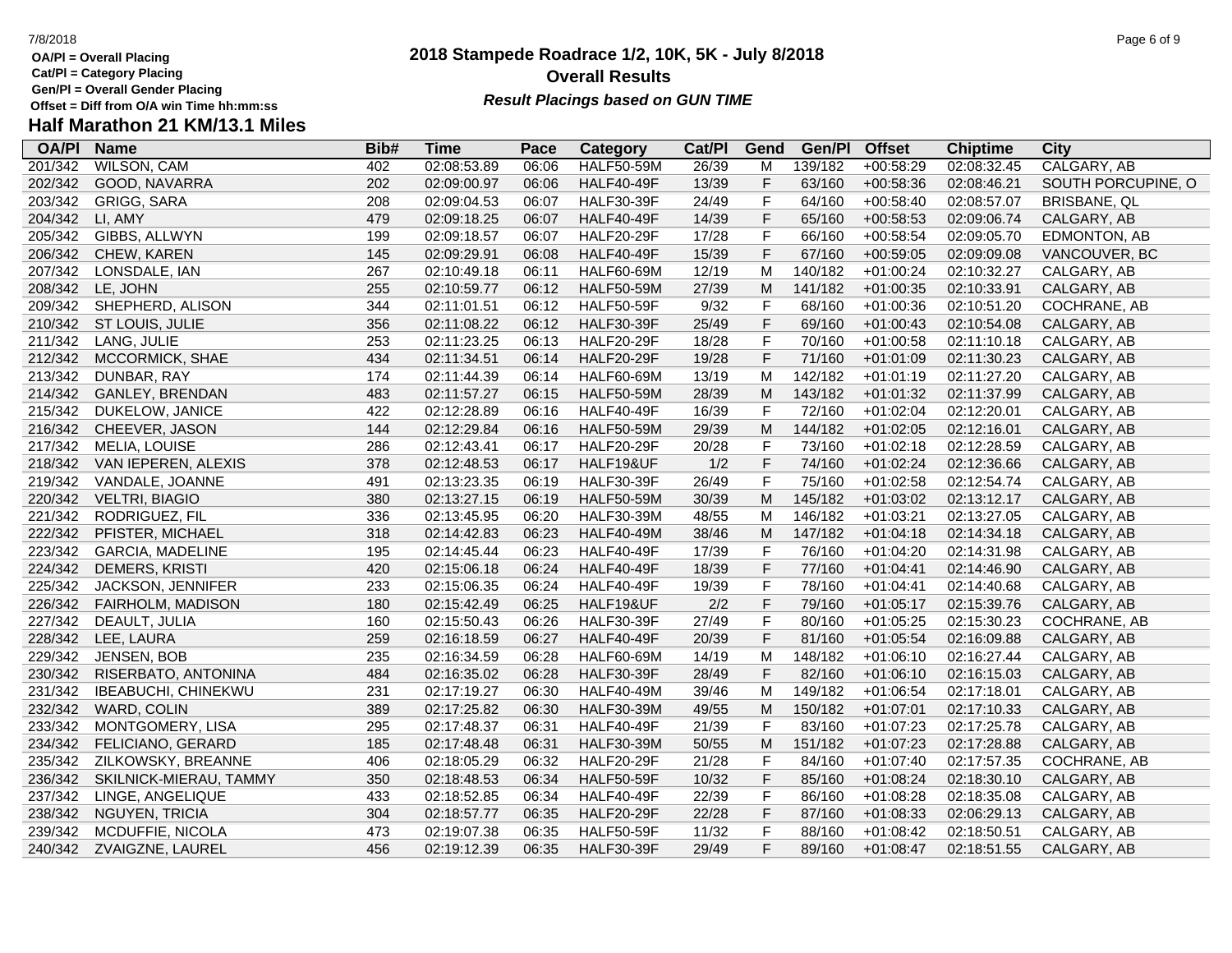- **OA/Pl = Overall Placing**
- **Cat/Pl = Category Placing**
- **Gen/Pl = Overall Gender Placing**

### **2018 Stampede Roadrace 1/2, 10K, 5K - July 8/2018** 7/8/2018 Page 7 of 9 **Overall Results Result Placings based on GUN TIME**

| <b>OA/PI</b> | <b>Name</b>               | Bib# | Time        | Pace  | Category          | Cat/PI | Gend         | Gen/Pl  | <b>Offset</b> | <b>Chiptime</b> | City                        |
|--------------|---------------------------|------|-------------|-------|-------------------|--------|--------------|---------|---------------|-----------------|-----------------------------|
| 241/342      | <b>STAFFORD, KAREN</b>    | 358  | 02:19:15.85 | 06:36 | <b>HALF50-59F</b> | 12/32  | F            | 90/160  | $+01:08:51$   | 02:18:58.14     | CALGARY, AB                 |
| 242/342      | DAVIS, LAURENCE           | 158  | 02:19:43.14 | 06:37 | <b>HALF60-69M</b> | 15/19  | M            | 152/182 | $+01:09:18$   | 02:19:22.22     | CALGARY, AB                 |
| 243/342      | GOODRIDGE, WAYNE          | 425  | 02:19:47.94 | 06:37 | <b>HALF50-59M</b> | 31/39  | M            | 153/182 | $+01:09:23$   | 02:19:24.30     | CALGARY, AB                 |
| 244/342      | <b>GUSTAFSON, BRE</b>     | 212  | 02:20:11.10 | 06:38 | <b>HALF30-39F</b> | 30/49  | F            | 91/160  | $+01:09:46$   | 02:19:51.64     | CALGARY, AB                 |
| 245/342      | FORBES, DIXIE             | 190  | 02:20:30.23 | 06:39 | <b>HALF30-39F</b> | 31/49  | $\mathsf F$  | 92/160  | $+01:10:05$   | 02:20:20.40     | LANGDON, AB                 |
| 246/342      | DESHPANDE, SHASHIKANT     | 162  | 02:20:34.14 | 06:39 | <b>HALF30-39M</b> | 51/55  | м            | 154/182 | $+01:10:09$   | 02:20:24.92     | CALGARY,                    |
| 247/342      | PETURSSON, TANNIS         | 317  | 02:21:02.82 | 06:41 | <b>HALF50-59F</b> | 13/32  | $\mathsf{F}$ | 93/160  | $+01:10:38$   | 02:20:47.72     | CALGARY, AB                 |
| 248/342      | ALBION, CHRISTINE         | 101  | 02:21:02.84 | 06:41 | <b>HALF30-39F</b> | 32/49  | $\mathsf F$  | 94/160  | $+01:10:38$   | 02:20:46.91     | POINT EDWARD, ON            |
| 249/342      | BUREAUD, DIANA            | 134  | 02:21:14.20 | 06:41 | <b>HALF30-39F</b> | 33/49  | $\mathsf F$  | 95/160  | $+01:10:49$   | 02:20:59.22     | EDMONTON, AB                |
| 250/342      | SPICE, RON                | 444  | 02:21:24.95 | 06:42 | <b>HALF50-59M</b> | 32/39  | M            | 155/182 | $+01:11:00$   | 02:21:03.08     | OKOTOKS, AB                 |
| 251/342      | <b>HAUBRICH, TREVOR</b>   | 218  | 02:21:50.62 | 06:43 | <b>HALF50-59M</b> | 33/39  | M            | 156/182 | $+01:11:26$   | 02:21:27.49     | CALGARY, AB                 |
| 252/342      | MCNICOL, DENISE           | 283  | 02:22:03.92 | 06:43 | <b>HALF50-59F</b> | 14/32  | F            | 96/160  | $+01:11:39$   | 02:21:34.55     | CALGARY, AB                 |
| 253/342      | TRAN, BANG                | 375  | 02:22:11.25 | 06:44 | <b>HALF30-39M</b> | 52/55  | M            | 157/182 | $+01:11:46$   | 02:09:42.61     | CALGARY, AB                 |
| 254/342      | HIRSCHE, JULIE            | 429  | 02:22:39.46 | 06:45 | <b>HALF40-49F</b> | 23/39  | $\mathsf F$  | 97/160  | $+01:12:14$   | 02:22:29.54     | OKOTOKS, AB                 |
| 255/342      | MCMULLIN, ANNE            | 280  | 02:22:55.44 | 06:46 | <b>HALF30-39F</b> | 34/49  | $\mathsf F$  | 98/160  | $+01:12:30$   | 02:22:40.82     | CALGARY, AB                 |
| 256/342      | <b>BOWEN, MAGGIE</b>      | 449  | 02:22:56.48 | 06:46 | <b>HALF50-59F</b> | 15/32  | $\mathsf F$  | 99/160  | $+01:12:31$   | 02:22:46.56     | HIGHRIVER, AB               |
| 257/342      | VAN EERDT, MIEKE          | 377  | 02:23:23.26 | 06:47 | <b>HALF40-49F</b> | 24/39  | $\mathsf F$  | 100/160 | $+01:12:58$   | 02:23:17.72     | <b>GARIBALDI HIGHLA, BC</b> |
| 258/342      | COROLIS, KRISTINE         | 155  | 02:23:59.36 | 06:49 | <b>HALF60-69F</b> | 4/9    | F            | 101/160 | $+01:13:34$   | 02:23:50.06     | ST. CATHARINES, ON          |
| 259/342      | NARDONE, CRAIG            | 301  | 02:24:08.47 | 06:49 | <b>HALF60-69M</b> | 16/19  | M            | 158/182 | $+01:13:43$   | 02:23:44.82     | CALGARY, AB                 |
| 260/342      | <b>BEAMISH, KAILEY</b>    | 118  | 02:24:11.41 | 06:50 | <b>HALF20-29F</b> | 23/28  | $\mathsf F$  | 102/160 | $+01:13:46$   | 02:23:49.32     | CALGARY, AB                 |
| 261/342      | LANCIAULT, JEAN-CHARLES   | 252  | 02:24:20.39 | 06:50 | <b>HALF40-49M</b> | 40/46  | M            | 159/182 | $+01:13:55$   | 02:23:54.60     | CALGARY, AB                 |
| 262/342      | CASEY, JEFF               | 142  | 02:24:32.57 | 06:50 | <b>HALF40-49M</b> | 41/46  | M            | 160/182 | $+01:14:08$   | 02:24:07.18     | CALGARY, AB                 |
| 263/342      | ATKINSON, LINDSAY         | 492  | 02:24:41.43 | 06:51 | <b>HALF30-39F</b> | 35/49  | $\mathsf F$  | 103/160 | $+01:14:16$   | 02:24:17.30     | CALGARY, AB                 |
| 264/342      | OWEN, DAVE                | 313  | 02:24:42.56 | 06:51 | <b>HALF50-59M</b> | 34/39  | M            | 161/182 | $+01:14:18$   | 02:24:22.67     | CALGARY, AB                 |
| 265/342      | COLLINGE, HEIDI           | 149  | 02:24:47.42 | 06:51 | <b>HALF40-49F</b> | 25/39  | $\mathsf{F}$ | 104/160 | $+01:14:22$   | 02:24:23.13     | CALGARY, AB                 |
| 266/342      | PRITCHARD, JASON          | 325  | 02:24:56.48 | 06:52 | <b>HALF30-39M</b> | 53/55  | M            | 162/182 | $+01:14:31$   | 02:24:53.28     | CALGARY, AB                 |
| 267/342      | WETHERELL, DAWNA          | 394  | 02:24:58.69 | 06:52 | <b>HALF40-49F</b> | 26/39  | $\mathsf F$  | 105/160 | $+01:14:34$   | 02:24:34.51     | CALGARY, AB                 |
| 268/342      | WHITE, TABETHA            | 396  | 02:25:01.56 | 06:52 | <b>HALF40-49F</b> | 27/39  | F            | 106/160 | $+01:14:37$   | 02:24:55.96     | CALGARY, AB                 |
| 269/342      | CAMPBELLL, THEA           | 138  | 02:25:10.70 | 06:52 | <b>HALF40-49F</b> | 28/39  | $\mathsf{F}$ | 107/160 | $+01:14:46$   | 02:24:49.22     | YELLOWKNIFE, NT             |
| 270/342      | STEWARD, LINDSAY          | 360  | 02:26:44.94 | 06:57 | <b>HALF30-39F</b> | 36/49  | $\mathsf F$  | 108/160 | $+01:16:20$   | 02:26:40.09     | RED DEER, AB                |
| 271/342      | SKAGE, JODI               | 347  | 02:26:45.00 | 06:57 | <b>HALF30-39F</b> | 37/49  | $\mathsf{F}$ | 109/160 | $+01:16:20$   | 02:26:40.20     | CALGARY, AB                 |
| 272/342      | <b>BLACKER, HOWARD</b>    | 124  | 02:26:59.77 | 06:58 | <b>HALF50-59M</b> | 35/39  | M            | 163/182 | $+01:16:35$   | 02:26:37.69     | CALGARY, AB                 |
| 273/342      | YOUNGBERG, ROY            | 404  | 02:28:12.62 | 07:01 | HALF70+M          | 2/2    | M            | 164/182 | $+01:17:48$   | 02:27:50.35     | DEVON, AB                   |
| 274/342      | CARLISLE, LAURA           | 139  | 02:28:26.40 | 07:02 | <b>HALF50-59F</b> | 16/32  | F            | 110/160 | $+01:18:01$   | 02:28:18.51     | CALGARY, AB                 |
| 275/342      | <b>BAKER, THERESA</b>     | 112  | 02:28:26.54 | 07:02 | <b>HALF50-59F</b> | 17/32  | $\mathsf{F}$ | 111/160 | $+01:18:02$   | 02:28:18.18     | CALGARY, AB                 |
| 276/342      | <b>COCKBURN, JESS</b>     | 148  | 02:28:42.02 | 07:02 | <b>HALF30-39F</b> | 38/49  | $\mathsf F$  | 112/160 | $+01:18:17$   | 02:28:21.35     | CALGARY, AB                 |
| 277/342      | WAITE, ERIN               | 387  | 02:28:44.24 | 07:02 | <b>HALF50-59F</b> | 18/32  | F            | 113/160 | $+01:18:19$   | 02:28:22.66     | CALGARY, AB                 |
| 278/342      | <b>DUBBIN, DENNIS</b>     | 171  | 02:28:45.43 | 07:02 | <b>HALF50-59M</b> | 36/39  | M            | 165/182 | $+01:18:20$   | 02:28:32.90     | CALGARY, AB                 |
| 279/342      | <b>BRUNSKILL, VALERIE</b> | 132  | 02:29:00.74 | 07:03 | <b>HALF20-29F</b> | 24/28  | $\mathsf{F}$ | 114/160 | $+01:18:36$   | 02:28:57.69     | CALGARY, AB                 |
| 280/342      | LIEU, JESSICA             | 265  | 02:29:28.04 | 07:05 | <b>HALF20-29F</b> | 25/28  | F            | 115/160 | $+01:19:03$   | 02:29:03.08     | CALGARY, AB                 |
|              |                           |      |             |       |                   |        |              |         |               |                 |                             |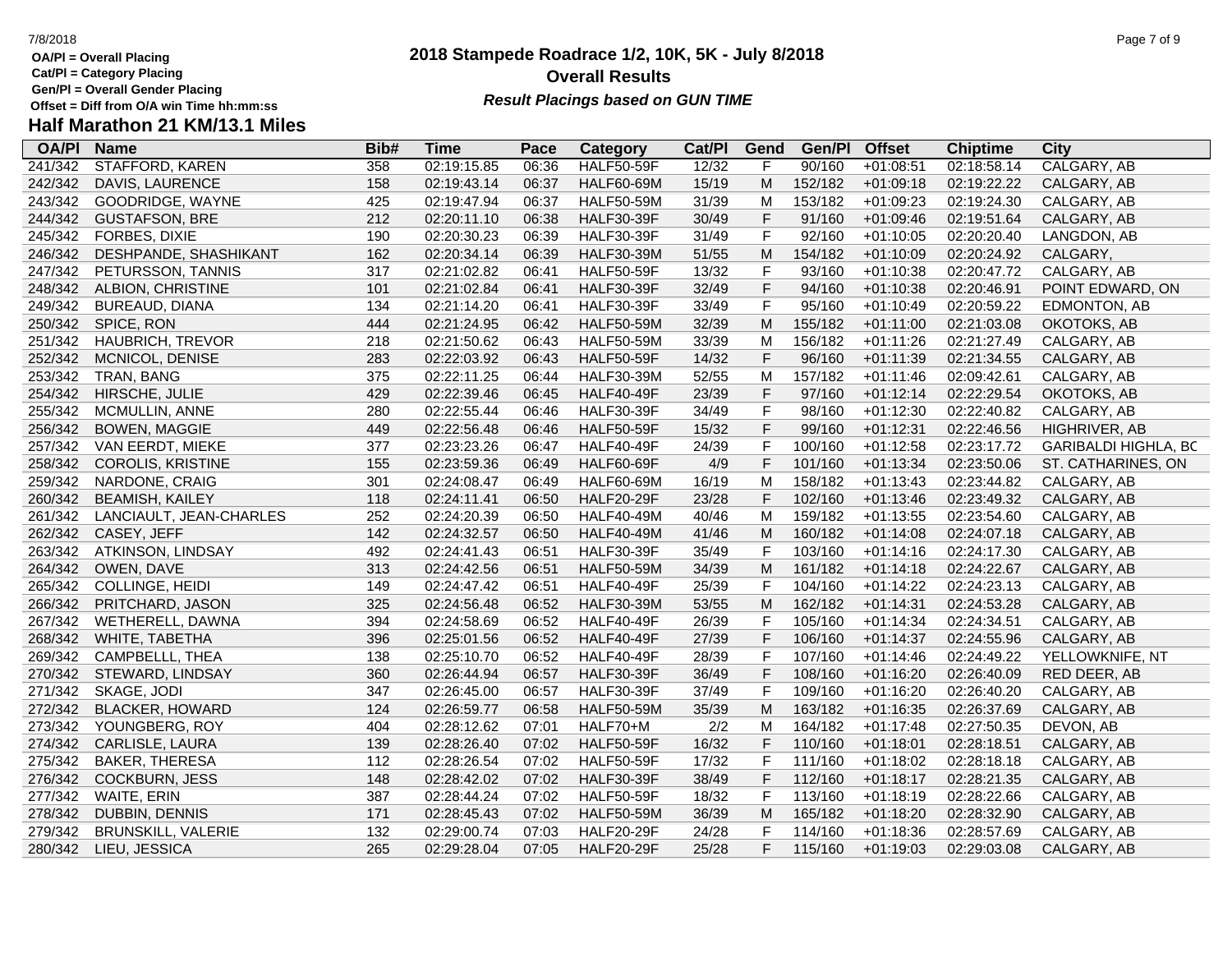**OA/Pl = Overall Placing**

**Cat/Pl = Category Placing**

**Gen/Pl = Overall Gender Placing**

# **Half Marathon 21 KM/13.1 Miles**

| <b>OA/PI</b> | <b>Name</b>              | Bib# | <b>Time</b> | Pace  | Category          | Cat/PI | Gend        | Gen/Pl  | <b>Offset</b> | <b>Chiptime</b> | <b>City</b>    |
|--------------|--------------------------|------|-------------|-------|-------------------|--------|-------------|---------|---------------|-----------------|----------------|
| 282/342      | LEE, CHERYL              | 258  | 02:29:42.62 | 07:05 | <b>HALF30-39F</b> | 39/49  | F           | 116/160 | $+01:19:18$   | 02:29:21.25     | CALGARY, AB    |
| 281/342      | LEE, BINNSON             | 257  | 02:29:42.62 | 07:05 | <b>HALF30-39M</b> | 54/55  | M           | 166/182 | $+01:19:18$   | 02:29:20.28     | CALGARY, AB    |
| 283/342      | LEE, TERRY               | 261  | 02:29:50.91 | 07:06 | <b>HALF50-59F</b> | 19/32  | F           | 117/160 | $+01:19:26$   | 02:29:27.94     | CALGARY, AB    |
| 284/342      | RAY, KELSEY              | 329  | 02:30:42.54 | 07:08 | <b>HALF20-29F</b> | 26/28  | $\mathsf F$ | 118/160 | $+01:20:18$   | 02:30:23.71     | STRATHMORE, AB |
| 285/342      | RAY, KELLY               | 328  | 02:30:42.87 | 07:08 | <b>HALF50-59M</b> | 37/39  | M           | 167/182 | $+01:20:18$   | 02:30:24.09     | STRATHMORE, AB |
| 286/342      | FAYYAZ, SARAH            | 183  | 02:30:57.81 | 07:09 | <b>HALF40-49F</b> | 29/39  | F           | 119/160 | $+01:20:33$   | 02:30:31.56     | CALGARY, AB    |
| 287/342      | FAHR, HEATHER            | 178  | 02:32:22.83 | 07:13 | <b>HALF30-39F</b> | 40/49  | $\mathsf F$ | 120/160 | $+01:21:58$   | 02:32:01.91     | CALGARY, AB    |
| 288/342      | SMITH, PRESTON           | 477  | 02:32:22.88 | 07:13 | <b>HALF60-69M</b> | 17/19  | M           | 168/182 | $+01:21:58$   | 02:32:02.20     | SASKATOON, SK  |
| 289/342      | HAIGHT-SHERRY, KRISTA    | 214  | 02:34:08.12 | 07:18 | <b>HALF40-49F</b> | 30/39  | F           | 121/160 | $+01:23:43$   | 02:33:41.94     | CALGARY, AB    |
| 290/342      | DOYLE, RYAN              | 169  | 02:34:29.11 | 07:19 | <b>HALF20-29M</b> | 15/18  | M           | 169/182 | $+01:24:04$   | 02:34:21.17     | OKOTOKS, AB    |
| 291/342      | NEWMAN, JENNIFER         | 302  | 02:34:42.10 | 07:19 | <b>HALF40-49F</b> | 31/39  | F           | 122/160 | $+01:24:17$   | 02:34:39.89     | INGERSOLL, ON  |
| 292/342      | ALVARADO MAYORGA, EFRAIN | 410  | 02:39:04.82 | 07:32 | <b>HALF40-49M</b> | 42/46  | M           | 170/182 | $+01:28:40$   | 02:38:55.11     | CALAGRY, AB    |
| 293/342      | ALVARES, KEITH           | 104  | 02:40:19.19 | 07:35 | <b>HALF40-49M</b> | 43/46  | M           | 171/182 | $+01:29:54$   | 02:39:54.10     | CALGARY, AB    |
| 294/342      | SPICE, LEE               | 443  | 02:41:21.94 | 07:38 | <b>HALF50-59F</b> | 20/32  | $\mathsf F$ | 123/160 | $+01:30:57$   | 02:40:57.18     | OKOTOKS, AB    |
| 295/342      | <b>BAXTER, KENDRA</b>    | 116  | 02:41:30.42 | 07:39 | <b>HALF20-29F</b> | 27/28  | $\mathsf F$ | 124/160 | $+01:31:05$   | 02:41:15.20     | CALGARY, AB    |
| 296/342      | HOULT, RYAN              | 227  | 02:41:33.75 | 07:39 | <b>HALF30-39M</b> | 55/55  | M           | 172/182 | $+01:31:09$   | 02:41:08.00     | CALGARY, AB    |
| 297/342      | WATE, ABOLI              | 391  | 02:41:57.75 | 07:40 | <b>HALF30-39F</b> | 41/49  | $\mathsf F$ | 125/160 | $+01:31:33$   | 02:41:57.75     | CALGARY,       |
| 298/342      | HAND, DANA               | 215  | 02:42:13.16 | 07:41 | <b>HALF50-59F</b> | 21/32  | $\mathsf F$ | 126/160 | $+01:31:48$   | 02:41:49.98     | CALGARY, AB    |
| 299/342      | BRANDWAGT, JOHN          | 130  | 02:42:34.14 | 07:42 | <b>HALF50-59M</b> | 38/39  | M           | 173/182 | $+01:32:09$   | 02:42:27.66     | CALGARY, AB    |
| 300/342      | SZOMBATHY, KAITLIN       | 364  | 02:42:54.51 | 07:43 | <b>HALF30-39F</b> | 42/49  | $\mathsf F$ | 127/160 | $+01:32:29$   | 02:42:29.82     | CALGARY, AB    |
| 301/342      | MILLER, KAREN            | 291  | 02:43:17.65 | 07:44 | <b>HALF30-39F</b> | 43/49  | $\mathsf F$ | 128/160 | $+01:32:53$   | 02:43:11.69     | CALGARY, AB    |
| 302/342      | STRIPE, EDMUND           | 361  | 02:44:17.34 | 07:47 | <b>HALF50-59M</b> | 39/39  | M           | 174/182 | $+01:33:52$   | 02:44:14.73     | CALGARY, AB    |
| 303/342      | <b>BURWASH, GLORINDA</b> | 136  | 02:44:31.76 | 07:47 | <b>HALF40-49F</b> | 32/39  | F           | 129/160 | $+01:34:07$   | 02:44:29.35     | CALGARY, AB    |
| 304/342      | <b>BURWASH, TROY</b>     | 137  | 02:44:31.90 | 07:47 | <b>HALF40-49M</b> | 44/46  | M           | 175/182 | $+01:34:07$   | 02:44:28.97     | CALGARY, AB    |
| 305/342      | SMITH, LINDA             | 352  | 02:45:05.13 | 07:49 | <b>HALF60-69F</b> | $5/9$  | $\mathsf F$ | 130/160 | $+01:34:40$   | 02:44:35.23     | CALGARY, AB    |
| 306/342      | RIVERA, KATHERINE        | 440  | 02:45:23.52 | 07:50 | <b>HALF30-39F</b> | 44/49  | $\mathsf F$ | 131/160 | $+01:34:58$   | 02:45:16.96     | CALGARY, AB    |
| 307/342      | TA, KAREN                | 445  | 02:45:30.08 | 07:50 | <b>HALF30-39F</b> | 45/49  | $\mathsf F$ | 132/160 | $+01:35:05$   | 02:45:25.20     | CALGARY, AB    |
| 308/342      | DUBBIN, KEN              | 172  | 02:48:00.76 | 07:57 | <b>HALF60-69M</b> | 18/19  | M           | 176/182 | $+01:37:36$   | 02:47:56.54     | EDMONTON, AB   |
| 309/342      | STONE, CATHERINE         | 478  | 02:48:40.34 | 07:59 | <b>HALF20-29F</b> | 28/28  | F           | 133/160 | $+01:38:15$   | 02:48:31.12     | CALGARY, AB    |
| 310/342      | PRETTO, CHRISTINE        | 323  | 02:50:46.65 | 08:05 | <b>HALF40-49F</b> | 33/39  | $\mathsf F$ | 134/160 | $+01:40:22$   | 02:50:22.53     | TERRACE, BC    |
| 311/342      | TAYLOR, DAVID            | 367  | 02:51:28.44 | 08:07 | <b>HALF20-29M</b> | 16/18  | М           | 177/182 | $+01:41:03$   | 02:51:27.45     | CALGARY, AB    |
| 312/342      | LEE, SONIA               | 260  | 02:53:53.42 | 08:14 | <b>HALF30-39F</b> | 46/49  | $\mathsf F$ | 135/160 | $+01:43:28$   | 02:53:52.35     | CALGARY, AB    |
| 313/342      | FLOOD, AMANDA            | 188  | 02:55:54.64 | 08:20 | <b>HALF30-39F</b> | 47/49  | $\mathsf F$ | 136/160 | $+01:45:30$   | 02:55:25.96     | EDMONTON, AB   |
| 314/342      | MILLMAN, CARRIE          | 435  | 02:58:13.57 | 08:26 | <b>HALF50-59F</b> | 22/32  | $\mathsf F$ | 137/160 | $+01:47:49$   | 02:58:12.08     | CALGARY, AB    |
| 315/342      | BAYDA, JANET             | 467  | 02:58:37.59 | 08:27 | <b>HALF40-49F</b> | 34/39  | $\mathsf F$ | 138/160 | $+01:48:13$   | 02:49:48.59     | CALGARY, AB    |
| 316/342      | <b>BON, MARGARET</b>     | 129  | 02:58:37.67 | 08:27 | <b>HALF30-39F</b> | 48/49  | $\mathsf F$ | 139/160 | $+01:48:13$   | 02:49:48.67     | CALGARY, AB    |
| 317/342      | HEWITT, KAREN            | 223  | 03:02:52.01 | 08:40 | <b>HALF50-59F</b> | 23/32  | $\mathsf F$ | 140/160 | $+01:52:27$   | 03:02:47.85     | CALGARY, AB    |
| 318/342      | GEE, KAREN               | 197  | 03:03:25.29 | 08:41 | <b>HALF40-49F</b> | 35/39  | $\mathsf F$ | 141/160 | $+01:53:00$   | 03:03:24.22     | CALGARY, AB    |
| 319/342      | SNYDER, JILL             | 340  | 03:07:03.67 | 08:51 | <b>HALF40-49F</b> | 36/39  | F           | 142/160 | $+01:56:39$   | 03:06:58.57     | CALGARY, AB    |
| 320/342      | KOSIK, WILMA             | 250  | 03:07:03.81 | 08:51 | <b>HALF50-59F</b> | 24/32  | F           | 143/160 | $+01:56:39$   | 03:06:58.87     | CALGARY, AB    |

### **2018 Stampede Roadrace 1/2, 10K, 5K - July 8/2018 Overall Results**

**Result Placings based on GUN TIME**